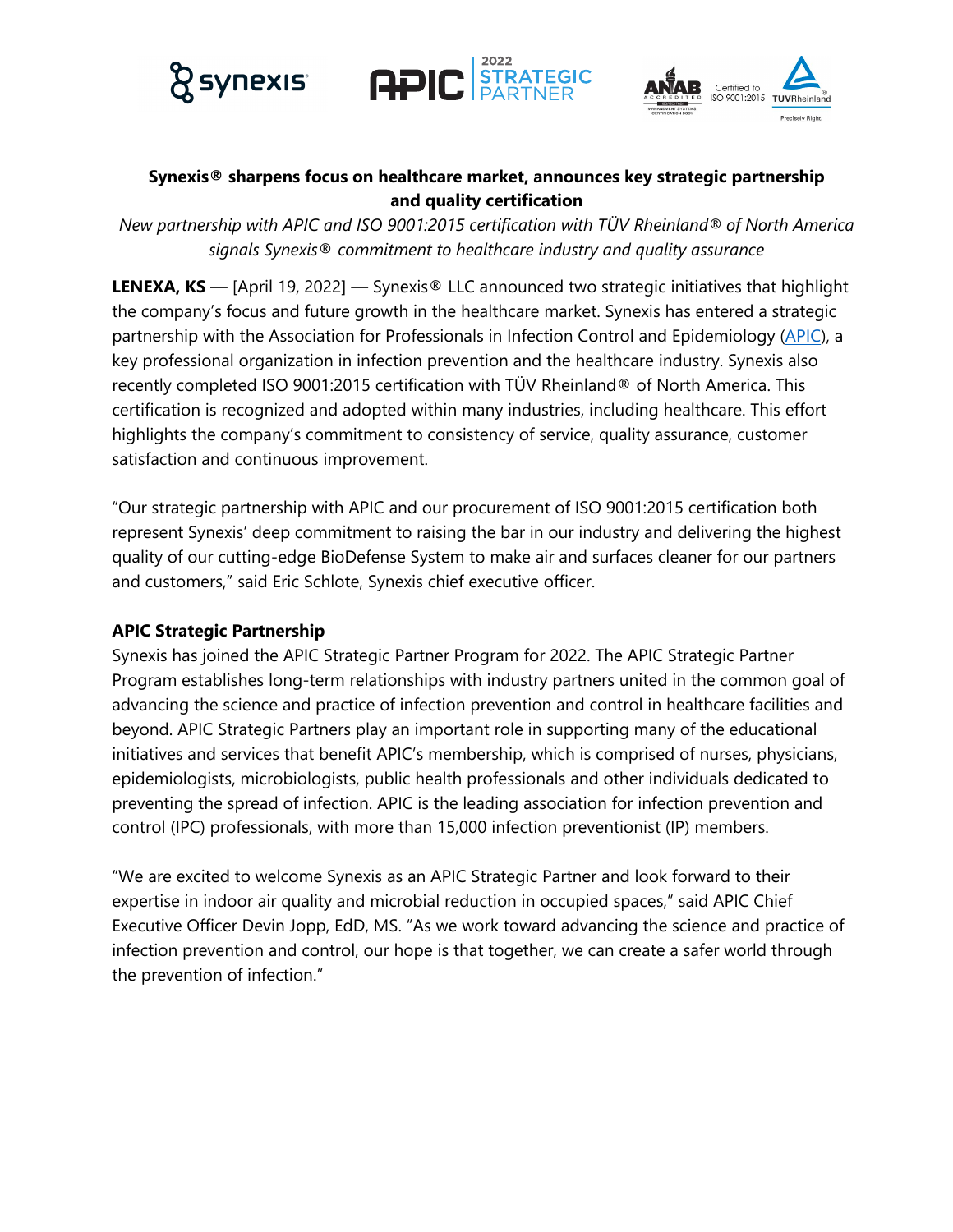# **& synexis**

## **ISO 9001:2015 Certification**

Synexis® has achieved ISO 9001:2015 certification with TÜV Rheinland® of North America. ISO 9001:2015 is an internationally recognized standard that ensures customers receive consistent, good-quality products and services through an effective quality management system.

"Certification provides an opportunity to expand our business to new sectors, like the healthcare industry, and clients that require this level of quality management," said Schlote. "By earning the ISO 9001:2015 certification, our customers and partners know they will receive high quality products and services when working with Synexis."

The ISO 9001:2015 standard is based on quality management principles, including a strong customer focus, the motivation and implication of top management, the process approach and continual improvement. To become ISO 9001:2015 certified, Synexis underwent two stages of auditing, including documentation and evaluation of its quality management system with TÜV Rheinland® of North America. The foundation of ISO 9001:2015 is continual improvement and requires organizations to define their objectives and evaluate processes for any necessary improvements or efficiencies.

## **ABOUT THE APIC STRATEGIC PARTNER PROGRAM**

The APIC Strategic Partner Program is a formal partnership between APIC and industry partners united in the common goal of reducing the risk of infection. APIC's partners play an important role in supporting many of the programs and services that make APIC membership so valuable. More information is available at apic.org/strategic-partners.

### **ABOUT SYNEXIS**

Synexis develops cutting-edge BioDefense systems designed to transform the air to make the air and surfaces cleaner. Synexis BioDefense systems are regulated by the U.S. Environmental Protection Agency (EPA) and state governments as antimicrobial devices. Accordingly, Synexis BioDefense systems are produced in an EPA-registered facility and packaged and labeled in accordance with EPA regulations appearing at 40 CFR 152.500. The Synexis system is Underwriters Laboratories (UL2998) Certified to produce no ozone and works continuously without disruptions in normal operations or workflow.<sup>1</sup> Synexis currently holds numerous U.S. patents. In addition, Synexis DHP<sup>™</sup> Technology is supported by data from seven peer-reviewed studies.<sup>2, 3, 4, 5, 6,7, 8</sup>

Founded in 2008, Synexis LLC is the leader in microbial reduction and the sole developer of patented technology that creates and continuously disperses DHP™ (Dry Hydrogen Peroxide) to help reduce the presence of microbes in indoor spaces around the clock, without the need for occupants to evacuate the space. Synexis has set the bar in the industry and continues to educate current and future customers on indoor environmental quality (IEQ).

For more information, visit Synexis.com.